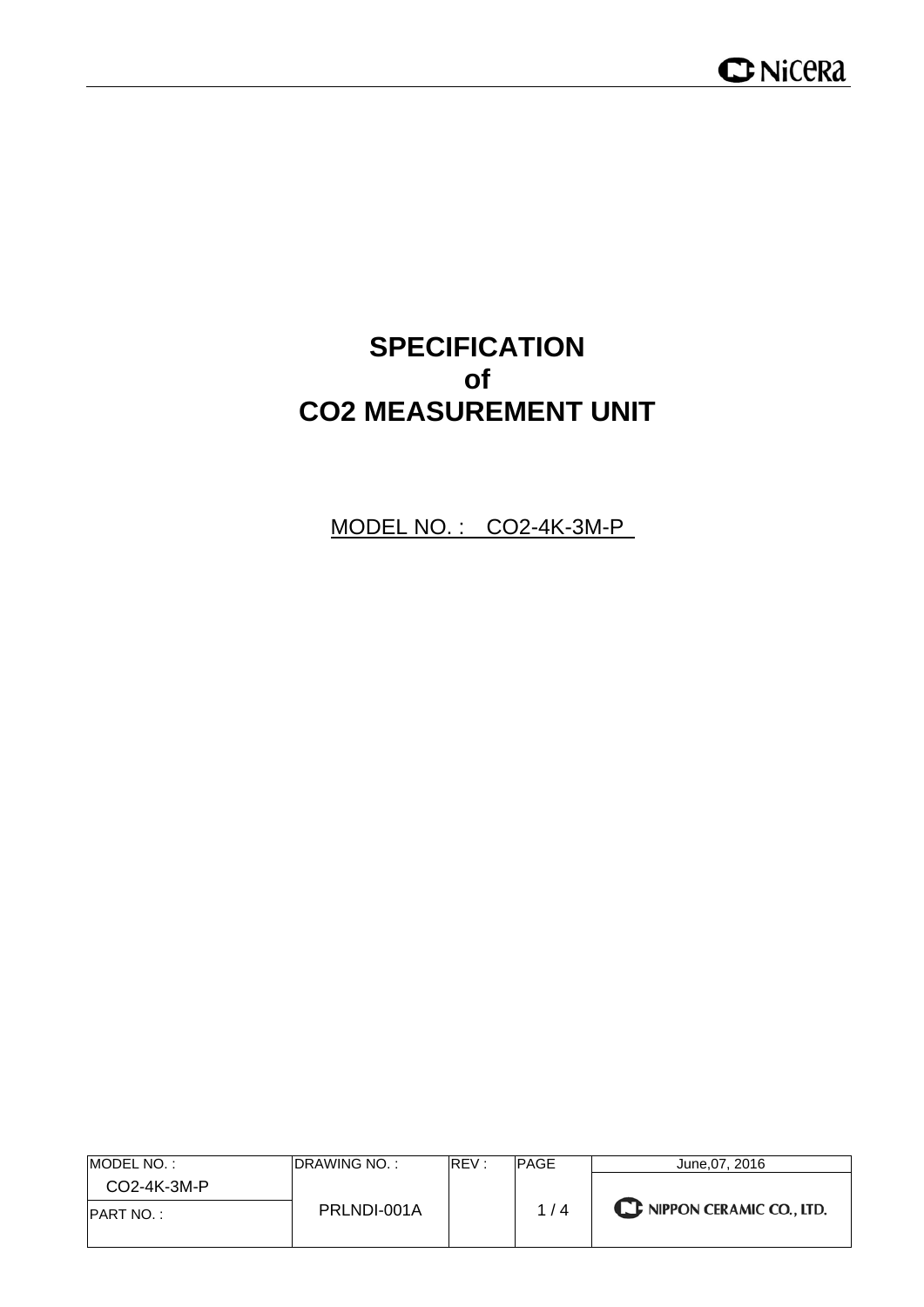#### **1. SCOPE**

This specification describes a CO2 Measurement Unit supplied by Nippon Ceramic Co., Ltd.

#### **2. TYPE of UNIT**

2.1. TYPE NAME: CO2 Measurement Unit 2.2. MODEL NO.: CO2-4K-3M-P

**3. DIMENSIONS**

See Fig. 2.

Production Lot No. is put on a Unit.

#### **4. GENERAL / ELECTRICAL CHARACTERISTICS**

|      |                                    |                                      | Table 1 |  |  |  |
|------|------------------------------------|--------------------------------------|---------|--|--|--|
|      | <b>PARAMETER</b>                   | <b>SPECIFICATION</b>                 |         |  |  |  |
| 4.1. | Outputs                            | <b>PWM</b>                           |         |  |  |  |
|      |                                    | Open Collector to GND<br>Maximum 5mA |         |  |  |  |
| 4.2. | <b>Operating Temperature</b>       | $0 \sim +40$ degrees Celsius         |         |  |  |  |
| 4.3. | Storage Temperature                | $-20$ ~ $+50$ degrees Celsius        |         |  |  |  |
| 4.4. | <b>Operating Humidity</b>          | 0-95% non-condensing                 |         |  |  |  |
| 4.5. | <b>Supply Voltage</b>              | 5+/-0.5 VDC                          |         |  |  |  |
| 4.6. | <b>Current Consumption</b>         | 25mA (Average)                       |         |  |  |  |
|      |                                    | <100mA (Peak)                        |         |  |  |  |
| 4.7. | Connector (3-pin)                  | Pin $1 - V +$                        |         |  |  |  |
|      |                                    | Pin 2 - V-                           |         |  |  |  |
|      |                                    | Pin 3 - PWM Output                   |         |  |  |  |
| 4.8. | Connector Type                     | JST S3B-EH-A(LF)                     |         |  |  |  |
| 4.9. | <b>Reverse Polarity Protection</b> | None                                 |         |  |  |  |

#### **5. CO2 MEASUREMENT**

|      |                            |                                        | Table 2 |
|------|----------------------------|----------------------------------------|---------|
|      | <b>PARAMETER</b>           | <b>SPECIFICATION</b>                   |         |
| 5.1. | <b>Type of Measurement</b> | <b>NDIR</b>                            |         |
| 5.2. | <b>Measurement Range</b>   | $400 - 4,000$ ppm CO2 by volume        |         |
| 5.3. | Resolution                 | $<$ 20ppm CO2                          |         |
| 5.4. | Accuracy                   | +/-5% FS (+/-200ppm) at $25^{\circ}$ C |         |
| 5.5. | Pressure Dependence        | 0.13% of reading per mm Hg             |         |
| 5.6. | Response Time              | < 3 minutes for a 90% step change      |         |
| 5.7. | Warm Up Time               | < 30 seconds operational               |         |
|      |                            | <15 minutes full accuracy              |         |

| MODEL NO.:       | IDRAWING NO. : | REV: | PAGE | June.07, 2016            |
|------------------|----------------|------|------|--------------------------|
| $CO2-4K-3M-P$    |                |      |      |                          |
| <b>PART NO.:</b> | PRLNDI-001A    |      | 2/4  | NIPPON CERAMIC CO., LTD. |
|                  |                |      |      |                          |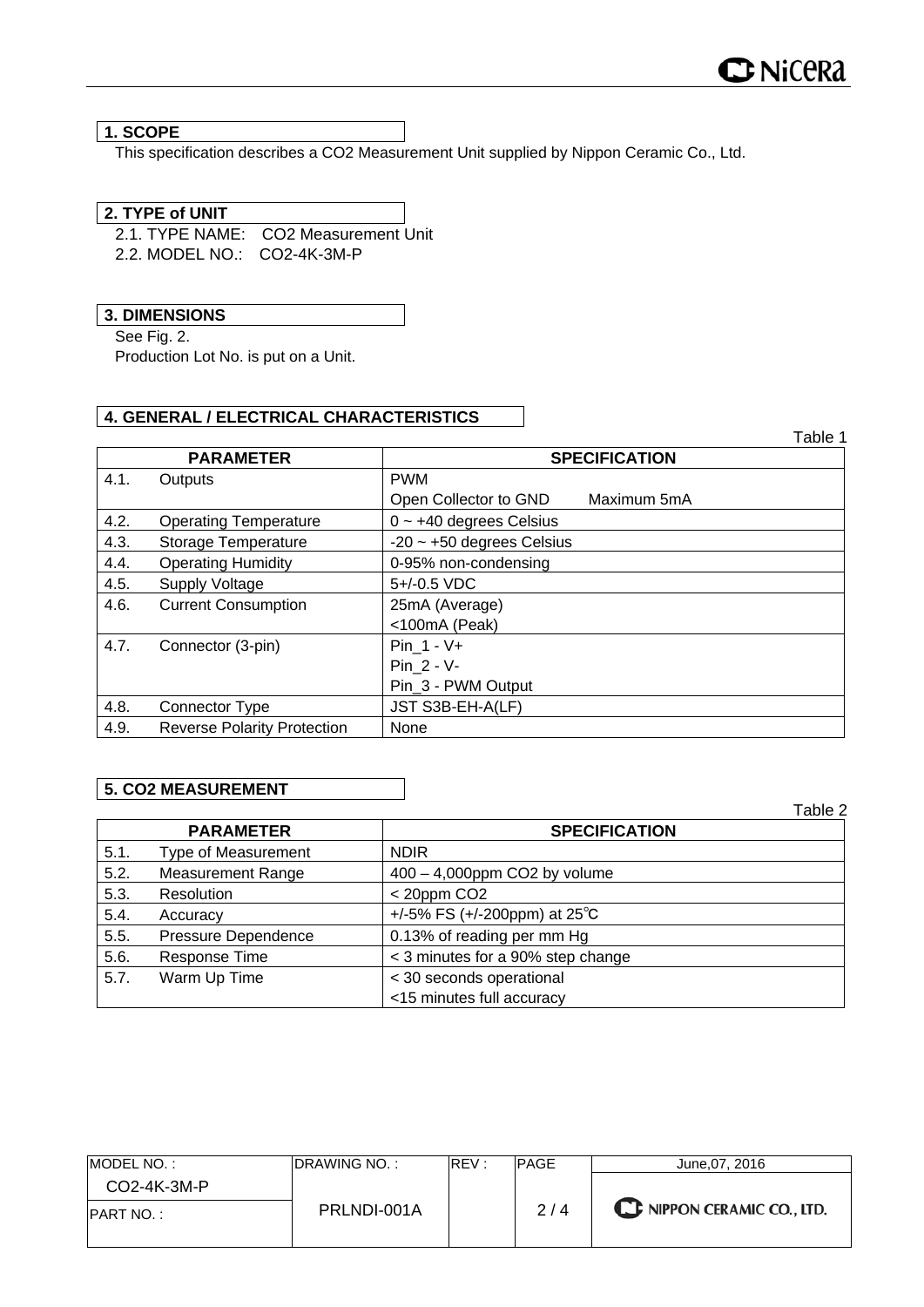# **C**NiCeRa

### **6. PWM Output Cycle**

|      |                        | Table 2              |
|------|------------------------|----------------------|
|      | <b>PARAMETER</b>       | <b>SPECIFICATION</b> |
| 6.1. | Cycle Period           | 1004 ms +/- 5%       |
| 6.2. | Cycle Start High Level | 2ms (nominal)        |
| 6.3. | Cycle End Low Level    | 2ms (nominal)        |



Figure 1: PWM Output Cycle

| MODEL NO.:       | <b>IDRAWING NO.:</b> | REV: | <b>PAGE</b> | June.07, 2016            |
|------------------|----------------------|------|-------------|--------------------------|
| $CO2-4K-3M-P$    |                      |      |             |                          |
| <b>PART NO.:</b> | PRLNDI-001A          |      | 3/4         | NIPPON CERAMIC CO., LTD. |
|                  |                      |      |             |                          |